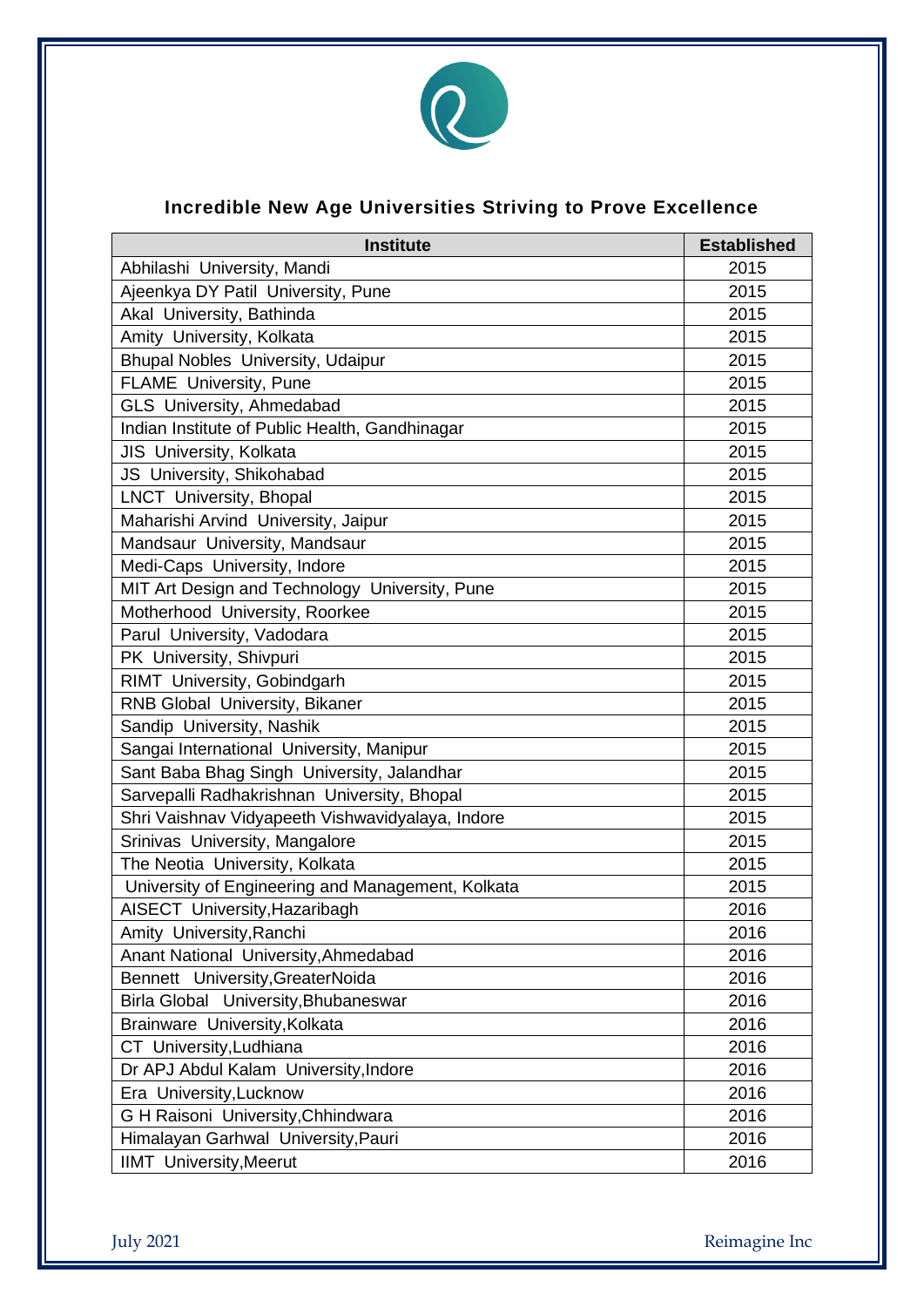

| <b>ISBM</b> University, Gariyaband                        | 2016 |
|-----------------------------------------------------------|------|
| JSSScienceandTechnology University, Mysuru                | 2016 |
| Khalsa University, Amritsar                               | 2016 |
| Malwanchal University, Indore                             | 2016 |
| Marwadi University, Rajkot                                | 2016 |
| PDM University, Bahadurgarh                               | 2016 |
| Plastindia International University, Vapi                 | 2016 |
| Pragyan International University, Ranchi                  | 2016 |
| Ras Bihari Bose Subharti University, Dehradun             | 2016 |
| Sai Tirupati University, Udaipur                          | 2016 |
| SankalchandPatel University, Visnagar                     | 2016 |
| Sanskriti University, Mathura                             | 2016 |
| ShriGuruRamRai University, Dehradun                       | 2016 |
| SriGuruRamDas UniversityofHealthSciences, Amritsar        | 2016 |
| StJoseph University, Dimapur                              | 2016 |
| Starex University, Gurugram                               | 2016 |
| Symbiosis UniversityofAppliedSciences, Indore             | 2016 |
| Amity University, Patna                                   | 2017 |
| ARKAJain University, Seraikela                            | 2017 |
| Avantika University, Ujjain                               | 2017 |
| Bareilly International University, Bareilly               | 2017 |
| Bhagwant Global University, Kotdwar                       | 2017 |
| Bhartiya Skil IDevelopment University, Jaipur             | 2017 |
| Chinmaya Vishwavidyapeeth, Ernakulam                      | 2017 |
| Dr Vishwanath Karad MIT World Peace University, Pune      | 2017 |
| Gujarat Maritime University, Gandhinagar                  | 2017 |
| Indrashil University, Kadi                                | 2017 |
| KalingaInstituteofSocialSciences, Bhubaneswar             | 2017 |
| Karnavati University, Gandhinagar                         | 2017 |
| <b>KK University, Nalanda</b>                             | 2017 |
| KrishnaguruAdhyatmikVisvavidyalaya,Nasatra                | 2017 |
| Nirwan University, Jaipur                                 | 2017 |
| PPSavani University, Surat                                | 2017 |
| Quantum University, Roorkee                               | 2017 |
| Renaissance University, Indore                            | 2017 |
| SAGE University, Indore                                   | 2017 |
| Sandip University, Madhubani                              | 2017 |
| Sanjay Ghodawat Group ofl nstitutions, Kolhapur           | 2017 |
| SarlaBirla University, Ranchi                             | 2017 |
| Sharnbasva University, Kalaburagi                         | 2017 |
| SRM UniversityAP, Amaravati                               | 2017 |
| StXavier's University, Kolkata                            | 2017 |
| Swarnim Startup and Innovation<br>University, Gandhinagar | 2017 |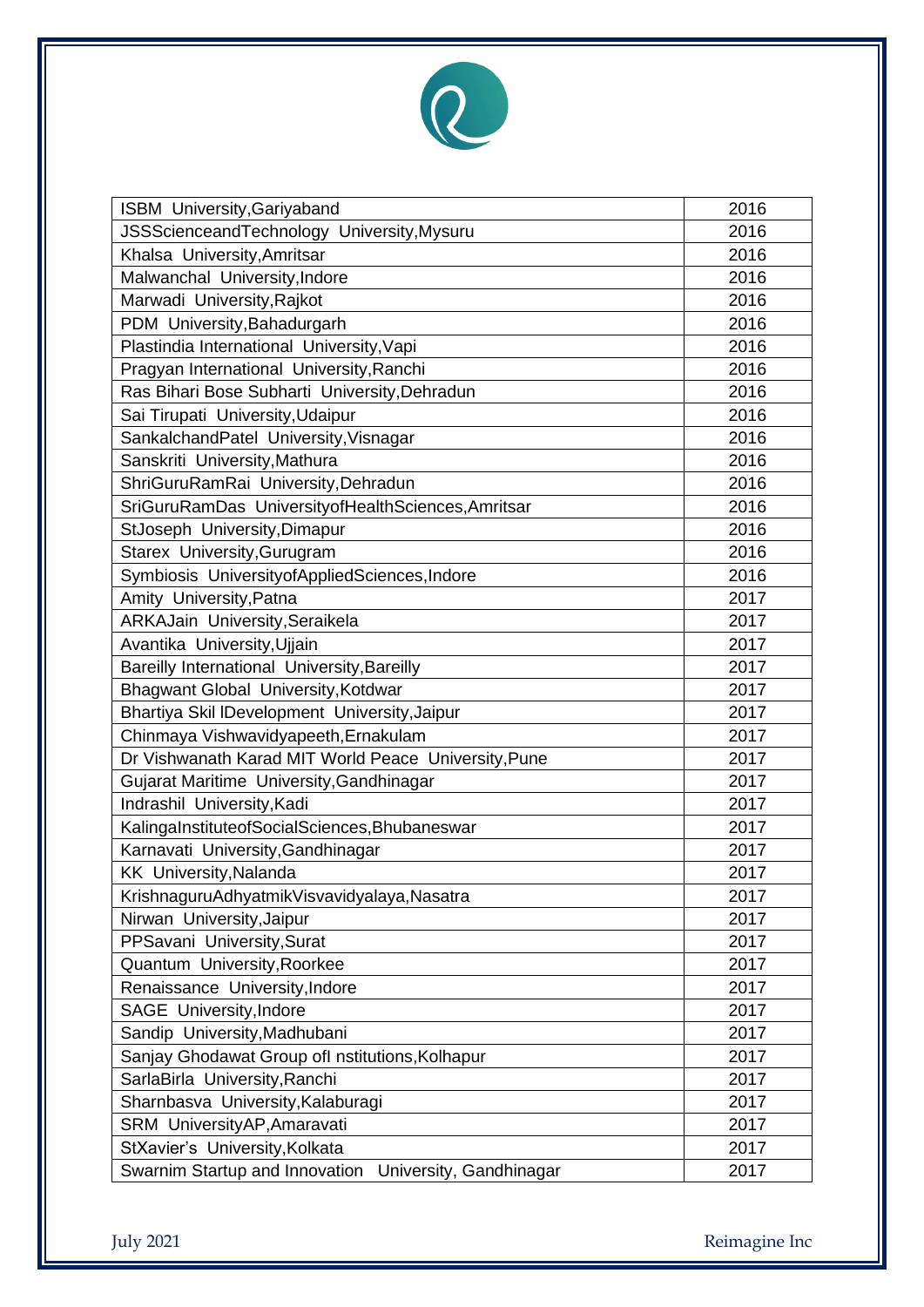

| Symbiosis Skills and Open University, Pune                    | 2017 |
|---------------------------------------------------------------|------|
| The Global University, Itanagar                               | 2017 |
| University of Technology, Jaipur                              | 2017 |
| Vishwakarma University, Pune                                  | 2017 |
| VIT University, Bhopal                                        | 2017 |
| YBN University, Ranchi                                        | 2017 |
| AAFT UniversityofMediaandArts, Raipur                         | 2018 |
| Adichunchanagiri University, Mandya                           | 2018 |
| Al-Karim University, Katihar                                  | 2018 |
| Apex University, Jaipur                                       | 2018 |
| Asian Institute of Public Health, Bhubaneswar                 | 2018 |
| Atmiya University, Rajkot                                     | 2018 |
| Bhabha University, Bhopal                                     | 2018 |
| Capital University, Koderma                                   | 2018 |
| Centurion Universityof TechnologyandManagement, Visakhapatnam | 2018 |
| ChhatrapatiShivajiMaharaj University, NaviMumbai              | 2018 |
| Dr CVRaman University, Khandwa                                | 2018 |
| Dr CVRaman University, Vaishali                               | 2018 |
| DY Patil International University, Akurdi                     | 2018 |
| GH Raisoni University, Amravati                               | 2018 |
| Gandhi InstituteofEngineeringandTechnology Gunupur            | 2018 |
| Gokul Global University, Siddhpur                             | 2018 |
| Gopal NarayanSingh University, Rohtas                         | 2018 |
| <b>IILM University, Gurugram</b>                              | 2018 |
| KhajaBandanawaz University, Kalaburagi                        | 2018 |
| KKModi University, Jalbandha                                  | 2018 |
| <b>KREA University, SriCity</b>                               | 2018 |
| Lords University, Alwar                                       | 2018 |
| Madhyanchal Professional University, Bhopal                   | 2018 |
| Mansarovar Global University, Sehore                          | 2018 |
| Netaji Subhas University, Jamshedpur                          | 2018 |
| Radha Govind University, Ramgarh                              | 2018 |
| Ram Krishana Dharmarth Foundation University, Ranchi          | 2018 |
| Ramchandra Chandravansi University, Palamu                    | 2018 |
| Sardar Bhagwan Singh University, Dehradun                     | 2018 |
| Sardar Patel University, Balaghat                             | 2018 |
| Saveetha Amaravati University, Amaravati                      | 2018 |
| ShriDharmasthalaManjunatheshwara University, Dharwad          | 2018 |
| Shri KallajiVedicVishvavidyalaya, Chittorgarh                 | 2018 |
| Shri KhushalDas University, Hanumangarh                       | 2018 |
| Shri Krishna University, Chhatarpur                           | 2018 |
| Shri RawatpuraSarkar University, Raipur                       | 2018 |
| Shyam University, Dausa                                       | 2018 |